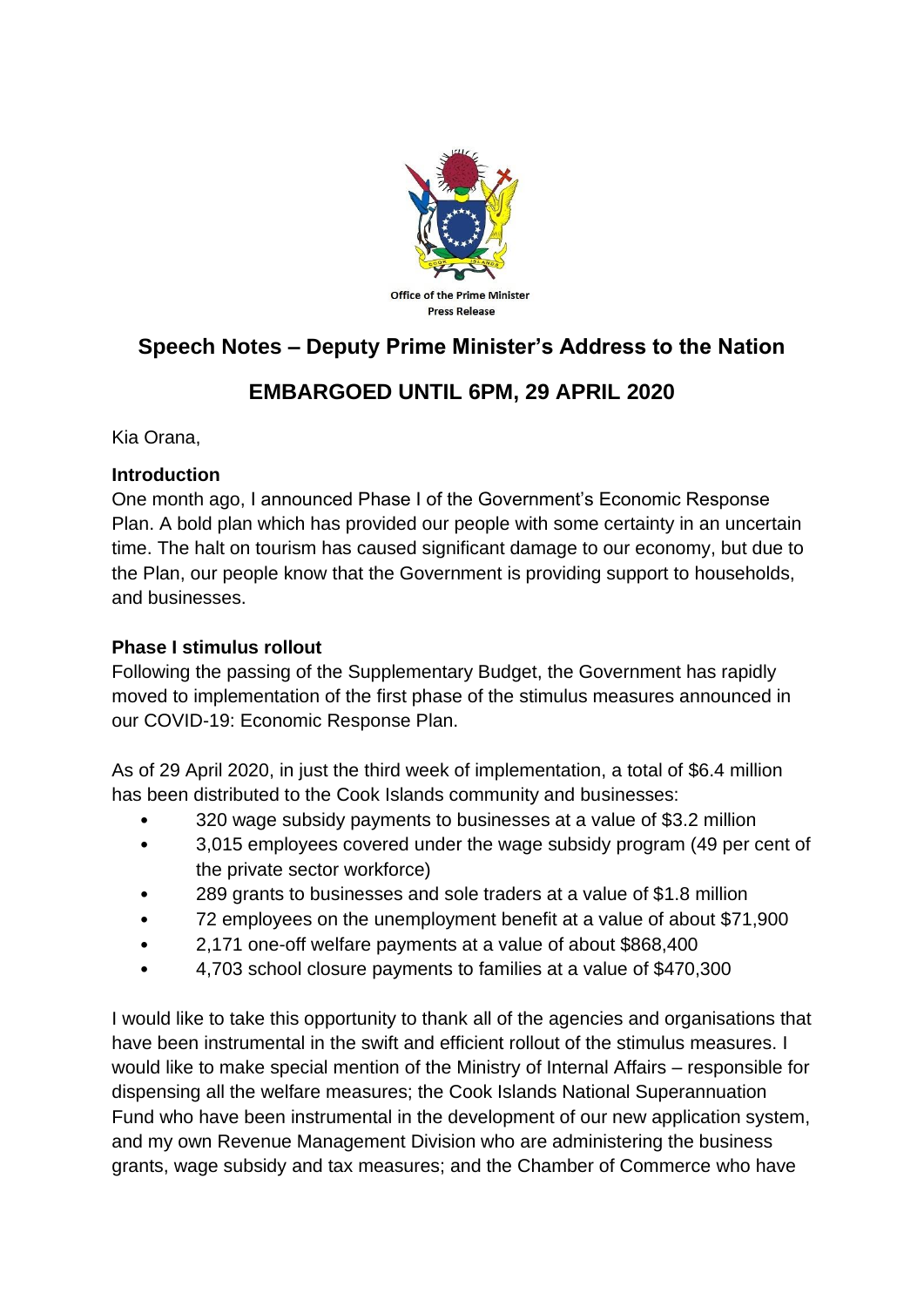done excellent work in making the measures more easily accessible for the business community.

I would also like to commend those employers that are doing the right thing by their employees in these difficult times. For those who are not, remember that it these same employees that you will be relying on to get your business back on its feet after the pandemic. If any bad behaviour crosses the line – although I am sure it will not – you are on notice that Government authorities are checking and will not hesitate to take necessary action, and in addition, hold any future wage subsidy payments.

It is important at this time to keep an eye on morale. Keeping our employees motivated and optimistic for the future is extremely important. While you as an employer might be suffering, your staff are also suffering as they face reduced hours or carrying out tasks they do not normally do. But a motivated, engaged workforce is critical for the future prosperity of your business, and you have the ability to motivate them by maintaining a good working relationship.

I must be clear though, that the eye is not only on business. As individuals and members of our community, each person has a role to play – employees too. The wage subsidy is being paid by Government for you to be productive, to contribute to your workplace, or in many cases to your community. This is not an opportunity for you to sit at home, your employer has the right to request that you work. The money that is being paid to you has been hard earned, so use it to make your place of work or community a better place for everyone.

#### **Phase 2 development**

That is enough on Phase I measures for the moment – I know all of you really want to hear about Phase II.

It is increasingly evident that economic conditions will remain tough for a period well beyond June this year, which calls for a second phase of stimulus – yes, more stimulus, not austerity – and much larger than the first.

Phase II will focus on the 12 months from July, that is until July 2021, in line with the 2020/21 Budget. I don't want to make any predictions about how long it will take the world economy to emerge from its COVID-19 hibernation, but we need to be prepared for a lengthy period of low economic activity, and a much slower return to our previous levels of growth than we initially expected. To respond to this the Government will provide stimulus of around \$76 million to keep the economy afloat until we are in a position to begin the process of recovery.

The Government is well into the development stage of Phase II of the COVID-19 Economic Response Plan. So, what exactly are we doing I hear you ask?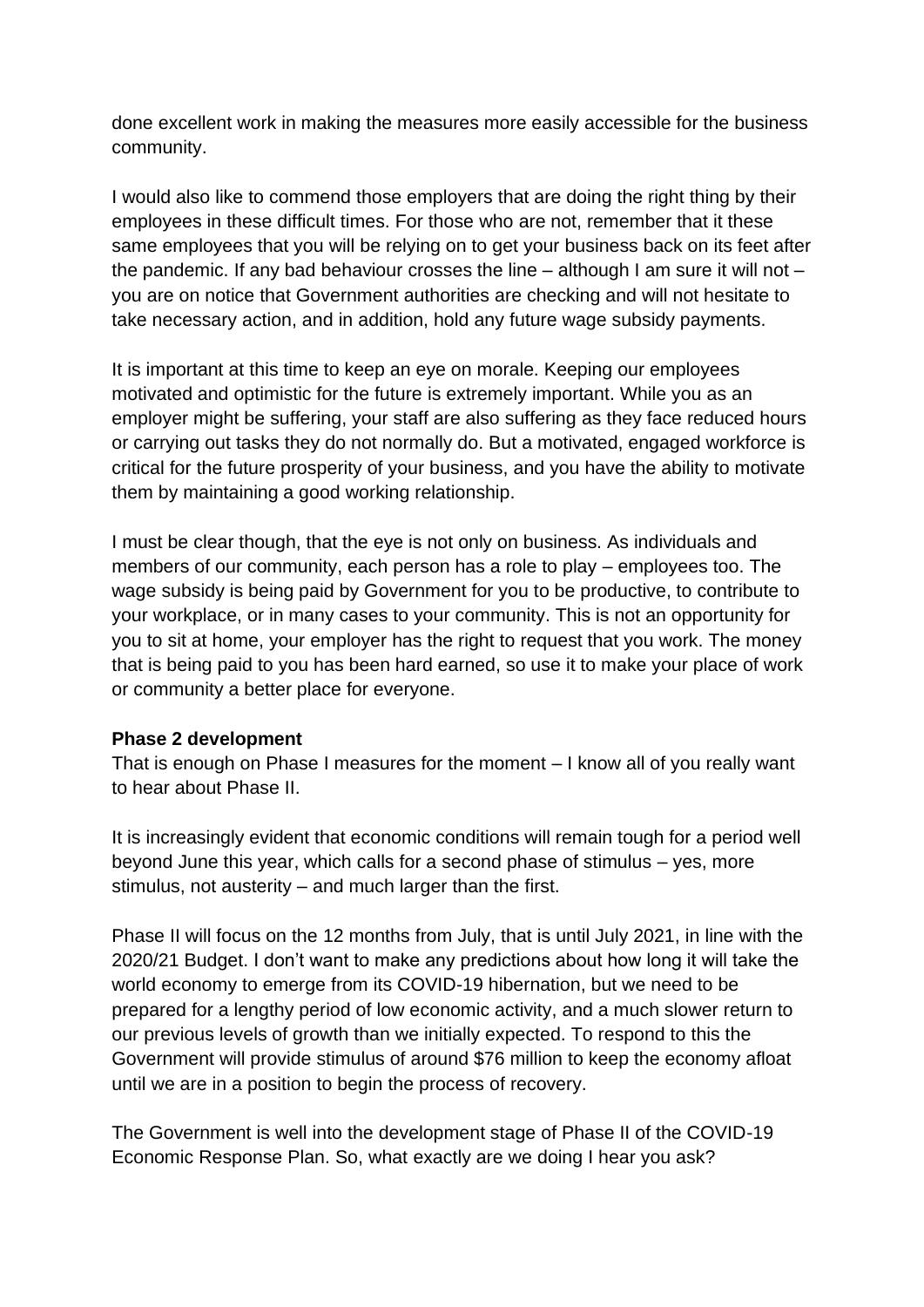First, we are monitoring progress of the rollout of Phase one measures and will be progressively evaluating their performance against the objectives of the Plan. The monitoring and evaluation framework will assist in identifying which measures are working and those which should be continued in Phase II, it will also help identify any gaps in coverage.

Second, supported by the monitoring and evaluation efforts, we are undertaking a needs assessment to ensure that Phase II adequately addresses identified needs of the various sectors of the Cook Islands economy and community.

Third, to assist in the design and development of Phase II, we have established an Economic Response "Virtual Think Tank" to supplement the skills in the Ministry of Finance and Economic Management. This comprises a team of both locally based and international expert economists supported by policy experts.

At this time, our country deserves access to the best technical support. The Think Tank will provide both a sounding board and expert second opinion to ensure that Phase II of the ERP will meet its objectives effectively and efficiently.

Fourth, we are consulting with a wide range of stakeholders – this includes the private sector, government agencies and community representatives.

The design and scale of Phase II of our Economic Response Plan is a delicate balancing act. A balance is required between the needs of individuals, the needs and capabilities of businesses, and the financing ability of Government. At the same time, we have to ensure that economic flows and relationships are considered so that any specific measure, or combination of measures, does not cause an economic imbalance leading to more harm than good over the long term.

In addition, I will remind you that what we are doing here is economic stimulus – we are quickly filling some of the gap that is left by tourism, if we do not do this we will start to see the long unemployment lines that we are seeing globally on the news.

While there has been some commentary around the need for diversification, this takes time.

The Government can scrape the surface of diversification in the ERP, however it cannot, and will not develop an ERP that is focused on that as an objective, there are other homes for that discussion, namely the National Sustainable Development Plan and the Economic Development Strategy, which are both in development. The ultimate aim of the ERP is to sustain our livelihoods during this downturn, focusing too much on diversification will harm our ability to achieve that goal.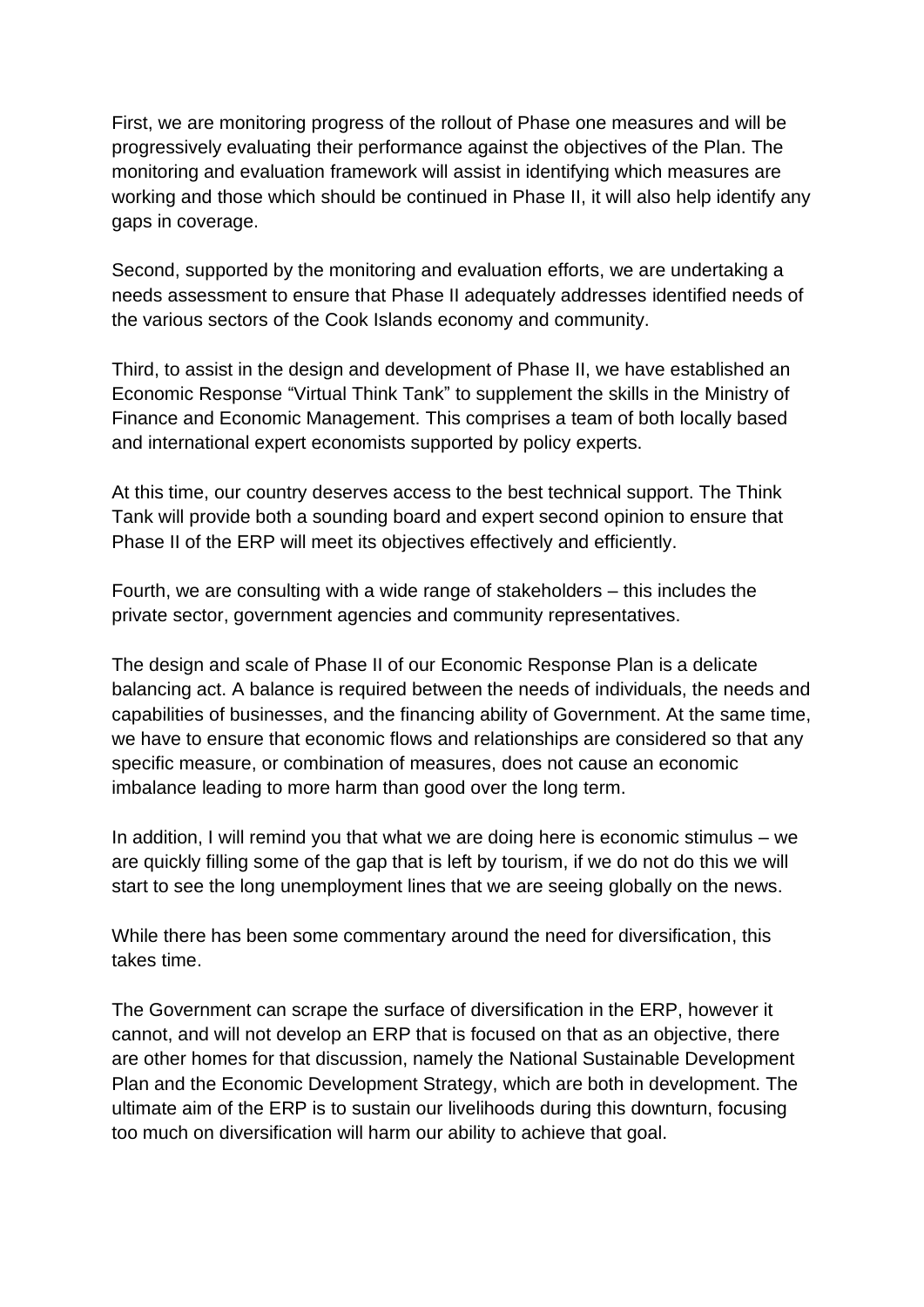The Government, assisted by the Think Tank, and informed by consultation with key stakeholders, is best placed to manage the balance of all of these interests and needs. If this balance is not properly handled, we run the very real risk of measures that are not affordable or are heavily skewed in favour of individual sectors or interests. I need not tell you that this would not be in the nation's interest.

On the finance side, we are developing fund raising strategies right now with our key development partners to ensure we can effectively and responsibly finance Phase II.

The phrase 'responsibly finance' is key here. While there have been calls for 'austerity', we have been clear that the time for austerity is not now. While we need to be mindful of not compromising our longer-term financial sustainability, cutting spending right now in the middle of a slump would be like trying to cure a sick person by bleeding – a medieval cure that never worked because it weakened instead of strengthening.

At this stage, the team is working on developing the support measures for Phase 2. Under consideration are measures to target individuals, business and the community. I want to be clear though, when we say businesses, many people automatically think of the big businesses that we all know and rely on in our community. What we often do not think of is that the phrase business includes many more people – from small cafes, to market vendors, to commercial farmers and holiday homeowners. The majority of businesses that we will support are small businesses, for example in Phase I, 75% of the businesses that have received the wage subsidy to date have less than 10 staff. Our focus on small business will continue.

The Economic Response Plan is Government's fiscal response to the economic impact. This will be implemented in the 2020/21 Budget to be released in June. The fiscal response is the only tool that Government has to intervene in the economy – we do not have a reserve bank like most other nations, so we must ensure that our fiscal response is strong. But I would like to make a very important differentiation between the government budget, and the economic response plan.

Whilst much of the funds for the economic response plan will flow through government agencies, these funds will not be going into agency operating budgets.

The economic response plan consists of funds that will go out to the community in the form of benefits and grants, and also in the form of contracted services, mostly for capital projects, that will keep many businesses operating.

I stated previously that we have no intention to cut the government payroll, and there is an important reason behind this in addition to the economic impacts that this would have; the machinery of government must be intact to deliver core services. It is these